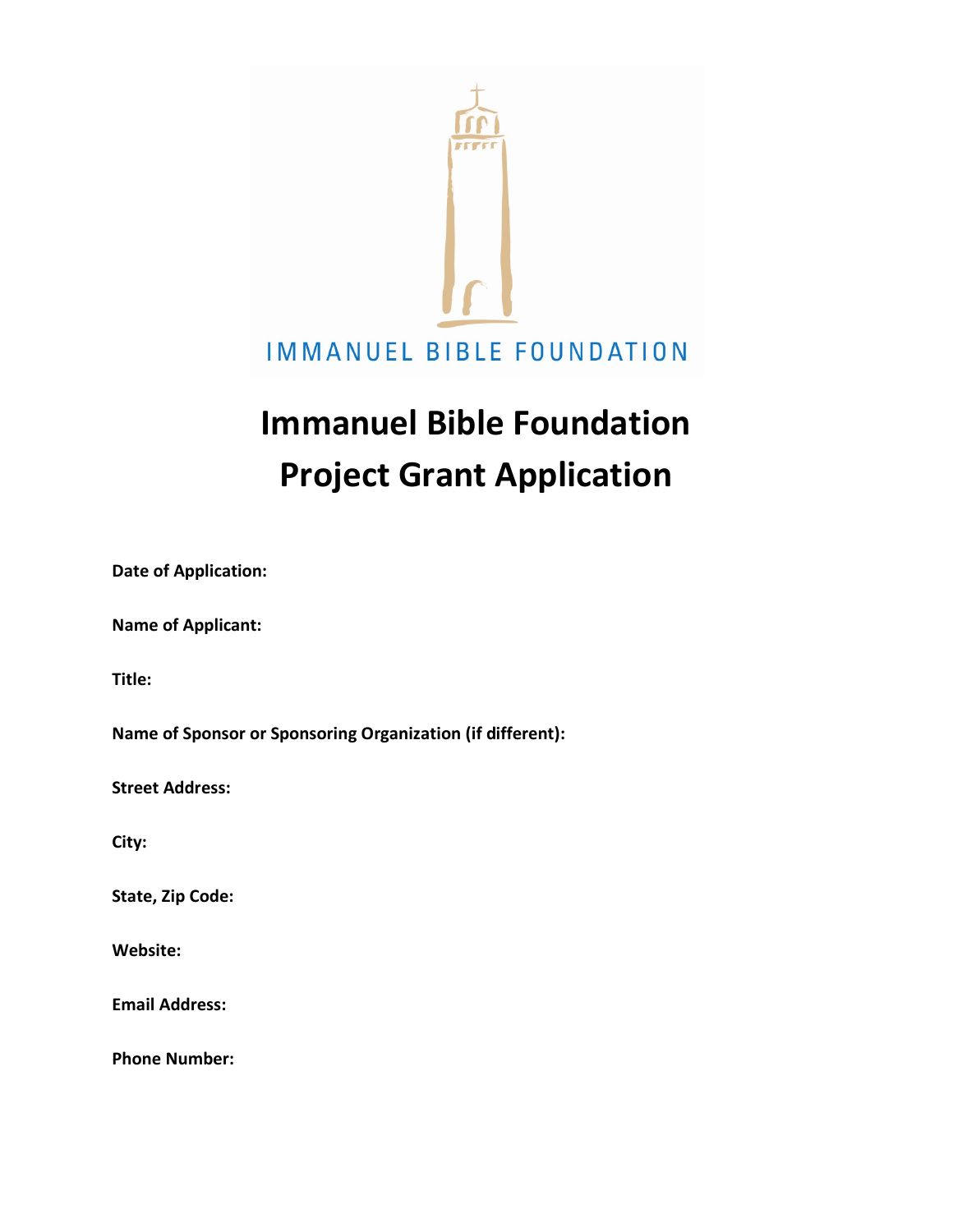## **Information About You or Your Sponsoring Organization**

**Are you a 501(c)(3) organization?** Yes No (please circle) **Year established: Fiscal Sponsor Name: Fiscal Sponsor Address: Total Organization Budget: # Board Members: # Paid Staff: # Volunteers:**

**Sponsoring Organizational Mission Statement (350 characters or less):**

**Brief Description of Organization (500 characters or less):**

**Population served by your organization (200 characters or less):**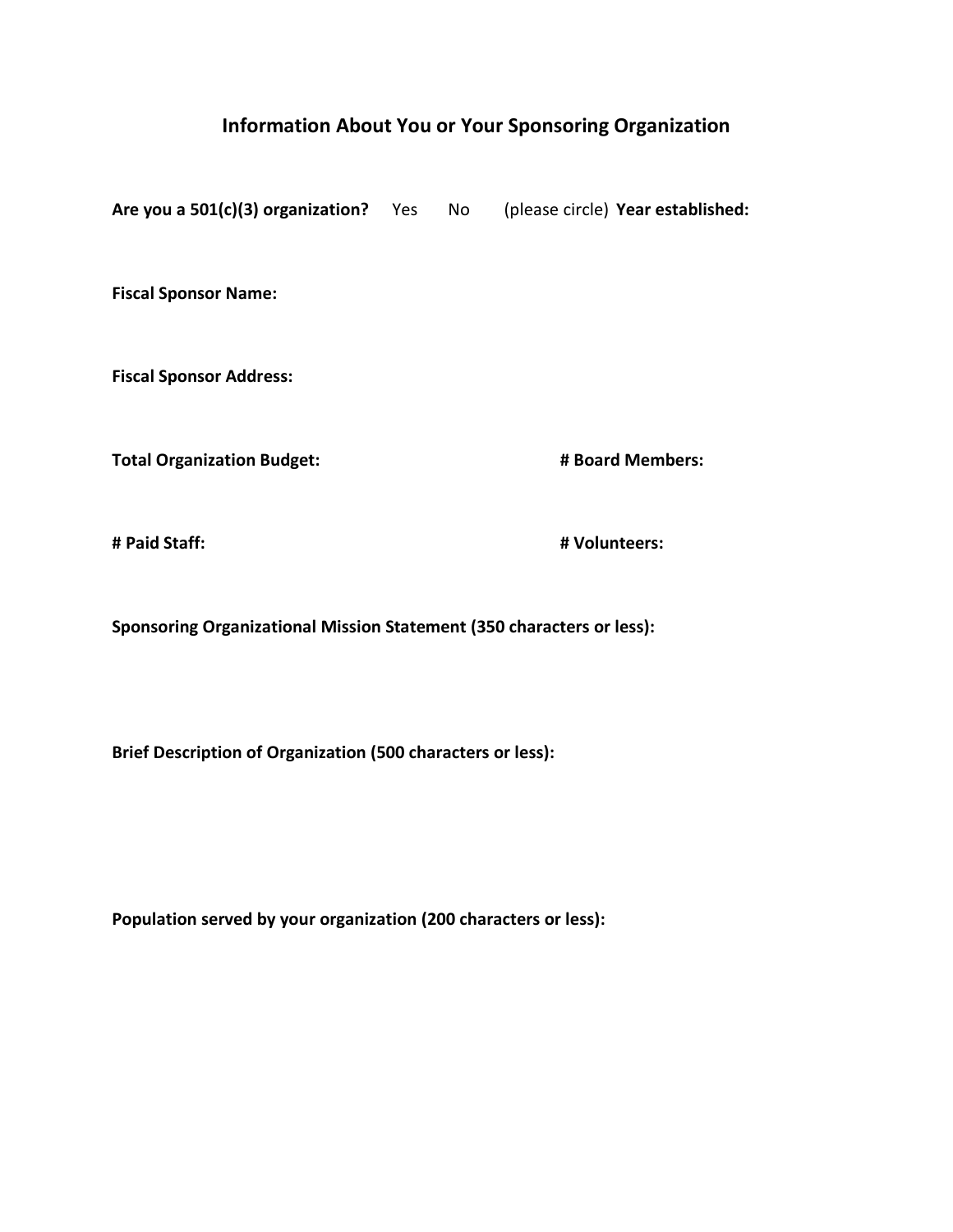## **Proposal Request**

#### **Program/Project Name:**

**Project Description Summary (more detail can be attached):**

**Total Program Budget: Requested Amount: Requested Amount: Percent of Total Budget: Timeframe of Grant Period (from and to dates):**

**Timeframe of dollars requested (up front, regular payments, etc).:**

**Geographic area to be served:**

**Demographics to be served:**

**Number of people to be served:**

**Collaboration planned with other agencies or groups:**

**List other funding sources for this request:**

**Source Amount Amount Date Received** 

**Explain how the program will be supported after termination of the grant or how the benefits of the program will continue.**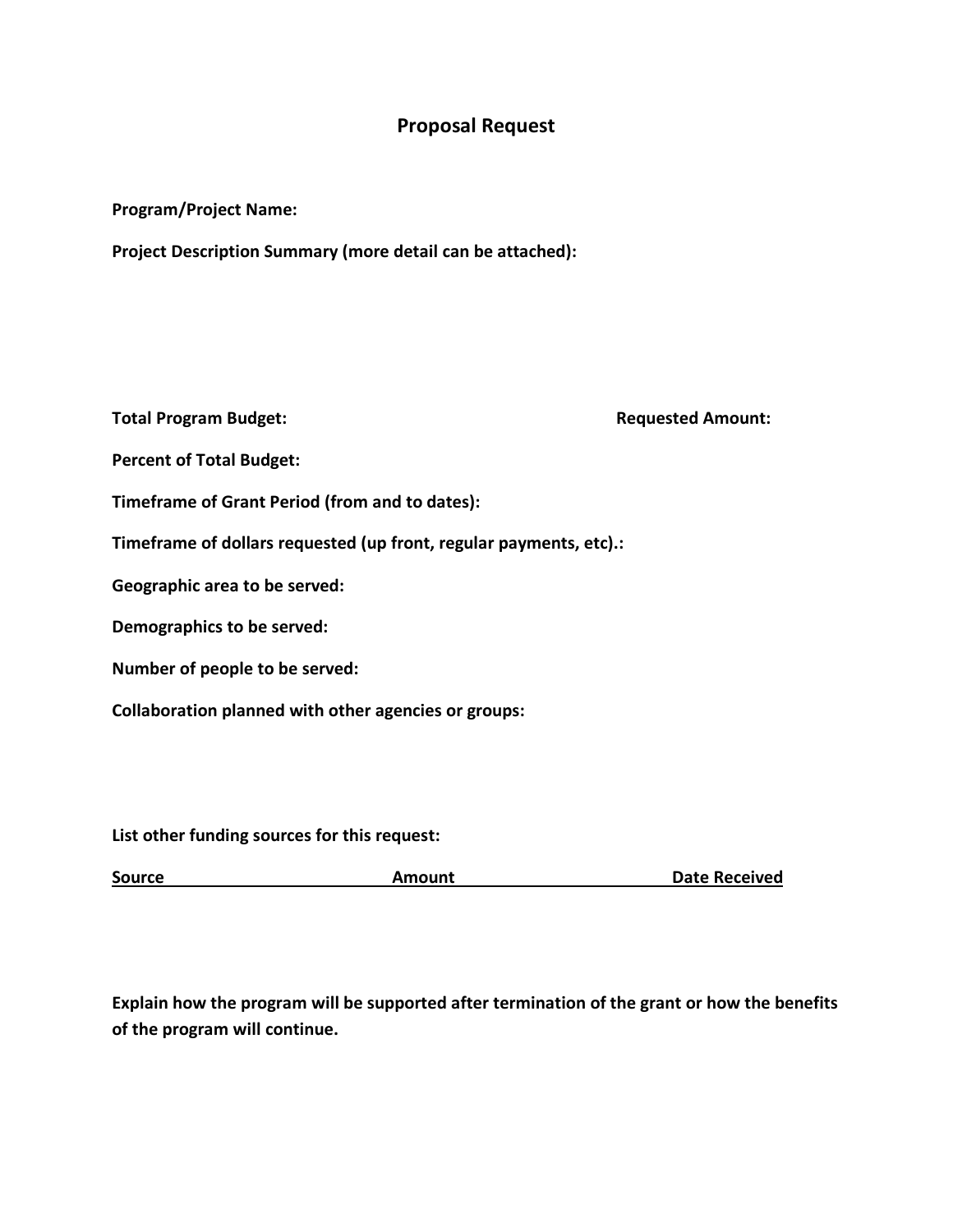## **Strategic Interest and Measurements of Success**

**Indicate how your request fits into Immanuel Bible Foundation's strategic interests:**

**Indicate measures of program success:**

**Indicate points in time these measurements will be taken and communicated back to the Board of Immanuel Bible Foundation:**

**Signature of Applicant** (If filling out form electronically, simply enter your name and title)

**Name/Title: Date:**

**Signature of Sponsor (if different)** (If filling out form electronically, simply enter your name and title)

**Name/Title: Date:**